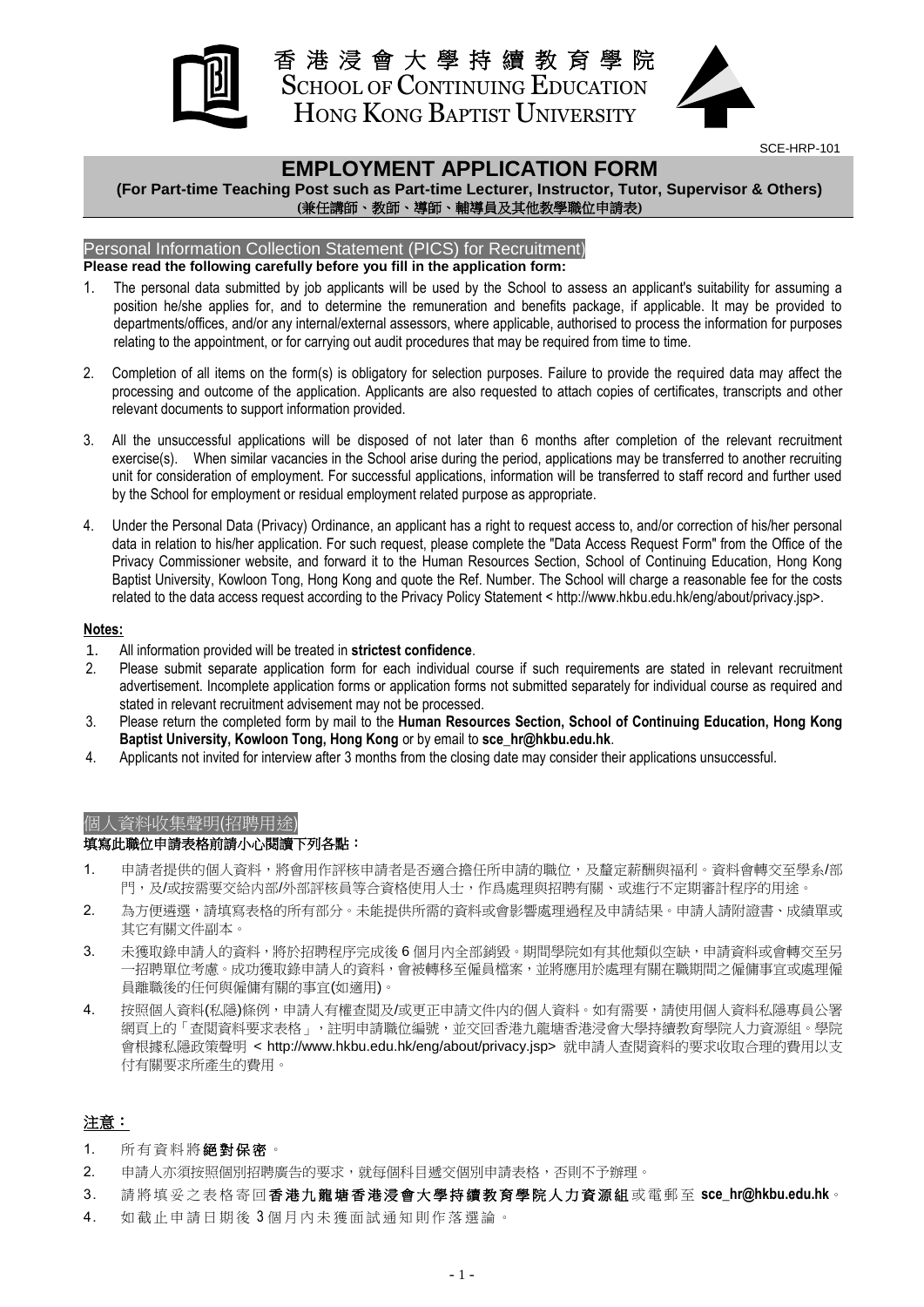| Ref.No. | Post Applied for | Programme Name | <sup>I</sup> Course Applied for <sup>(See Note2)</sup> |
|---------|------------------|----------------|--------------------------------------------------------|
| 職位編號    | 申請職位             | 課程名稱           | 申請科目                                                   |
|         |                  |                |                                                        |

| IA. PERSONAL PARTICULARS 個人資料                                  |                                                                                            |                                                                             |                                 |  |  |  |  |
|----------------------------------------------------------------|--------------------------------------------------------------------------------------------|-----------------------------------------------------------------------------|---------------------------------|--|--|--|--|
| Surname                                                        | <b>Other Name</b>                                                                          |                                                                             | Name in Chinese                 |  |  |  |  |
| 英文姓氏                                                           | 英文名字                                                                                       |                                                                             | 中文姓名                            |  |  |  |  |
| (*Please delete where inappropriate 請刪除不適用項目)                  |                                                                                            | Title 稱謂 *Prof.教授/Asso. Prof.副教授/Dr.博士/Mr.先生/Mrs.太太/Ms.女士/Miss 小姐/Others 其他 |                                 |  |  |  |  |
| Correspondence Address                                         | Res. Tel. No.                                                                              |                                                                             |                                 |  |  |  |  |
|                                                                | 住所電話                                                                                       |                                                                             |                                 |  |  |  |  |
| Area 地區<br>香港島<br>九龍                                           | <b>Country</b> 國家<br>$\Box$ HK Island $\Box$ Kowloon $\Box$ N.T. $\Box$ Others<br>新界<br>其他 |                                                                             |                                 |  |  |  |  |
| Residential Address (if different from correspondence address) | Off. Tel. No. 2                                                                            |                                                                             |                                 |  |  |  |  |
| 住址 (如與通訊地址不同)                                                  | 辦公室電話                                                                                      |                                                                             |                                 |  |  |  |  |
| E-mail Address                                                 |                                                                                            | Fax No.                                                                     | Others: e.g. Pager / Mobile No. |  |  |  |  |
| 電子郵箱號碼                                                         |                                                                                            | 傳真號碼                                                                        | 其他: 如傳呼機 / 流動電話號碼               |  |  |  |  |
| Hong Kong Identity Card Number<br>香港身份證號碼                      |                                                                                            | Date of Birth 出生日期<br>(YY/MM/DD) (年/月/日)                                    |                                 |  |  |  |  |

| Language(s) Used<br>可操作語言 |  | Your own Assessment 語文能力 |           |  |  |
|---------------------------|--|--------------------------|-----------|--|--|
|                           |  | Written 書寫               | Spoken 言談 |  |  |
| First Language 第一語言       |  |                          |           |  |  |
| Other Language(s)<br>其他語言 |  |                          |           |  |  |
|                           |  |                          |           |  |  |
|                           |  |                          |           |  |  |

|    | IB. FOR NON-PERMANENT HONG KONG RESIDENT 供非香港永久性居民填寫                                                                                                                      |                        |  |  |  |  |  |
|----|---------------------------------------------------------------------------------------------------------------------------------------------------------------------------|------------------------|--|--|--|--|--|
| a. | If you are currently in Hong Kong, what kind of visa have you obtained from the HKSAR Government?<br>台端如已在香港,所獲香港特區政府簽發之證件為:                                              |                        |  |  |  |  |  |
|    | □ Employment Visa 工作簽證   □ Dependant Visa 家屬簽證   □ Others 其他 ______                                                                                                       |                        |  |  |  |  |  |
|    | Passport Number 護照號碼 ____________________________                                                                                                                         | Issuing Country 簽發國家   |  |  |  |  |  |
|    | Visa Reference 簽證編號 ___________________________________                                                                                                                   | Visa Expiry Date 簽證到期日 |  |  |  |  |  |
| b. | I am eligible to take up part-time employment according to the legal requirement in HK.<br>本人根據法例規定已獲准在港從事兼職的僱傭工作:                                                        |                        |  |  |  |  |  |
|    | $\Box$ Yes 是<br>□ No 不是                                                                                                                                                   |                        |  |  |  |  |  |
| c. | (Applicable for holder of employment visa 持有工作簽證者,請填寫下項):<br>I have obtained the consent of my full-time employer to take up part-time employment.<br>本人已取得全職僱主的同意從事兼職工作: |                        |  |  |  |  |  |
|    | $\Box$ Yes 是<br>□ No 不是                                                                                                                                                   |                        |  |  |  |  |  |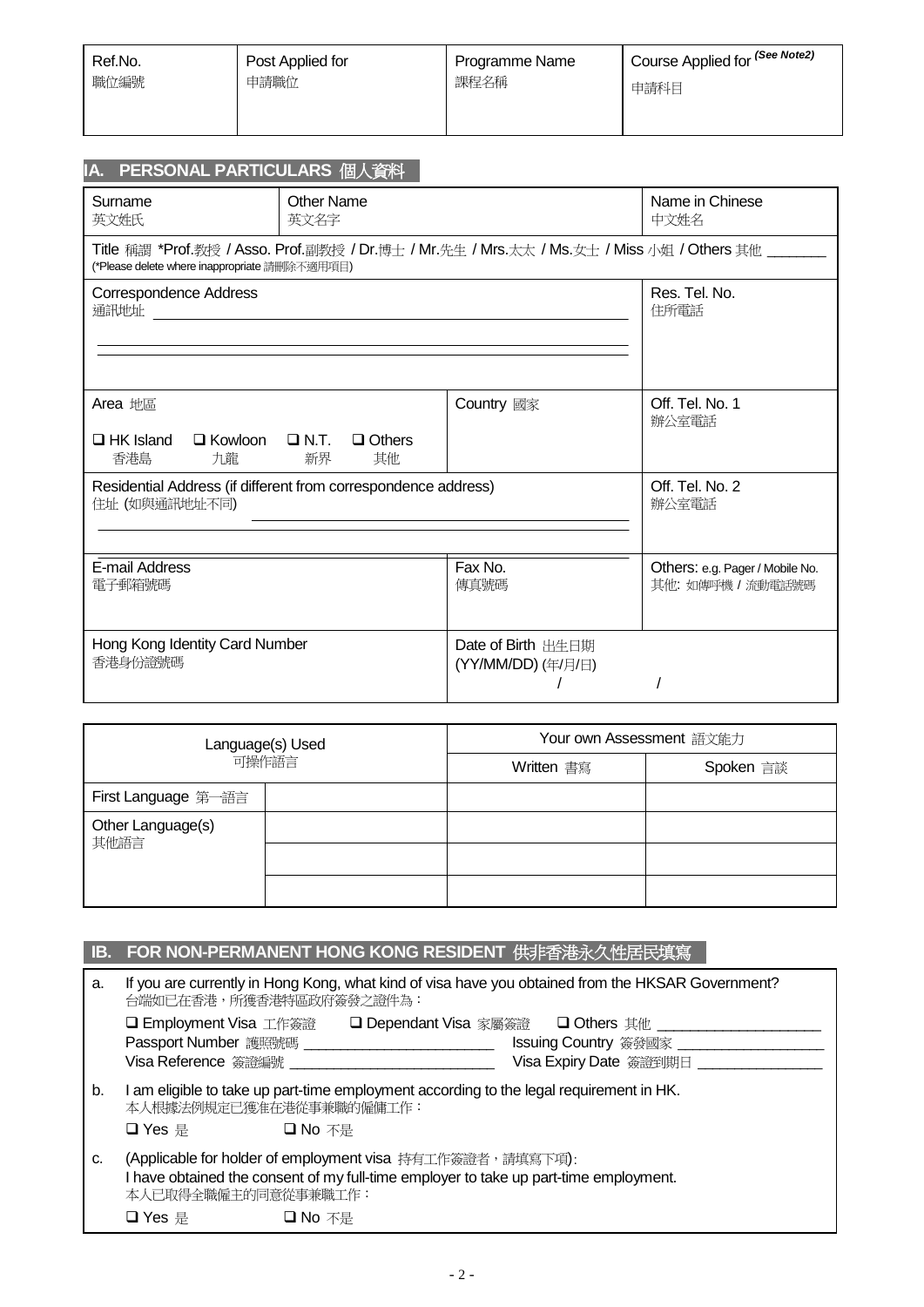## **II. EDUCATION AND ACADEMIC QUALIFICATIONS** 學 歷

#### (the latest attainment first 先列最近學歷)

| $\mu$ ic ialcsi aliaihingin insi $\tau$ ey jax $\chi$ l $\rightarrow$ i $\mu$ ) |                       |                                        |             |             |                   |                                      |                                                                          | <b>Use</b>                 |                       |
|---------------------------------------------------------------------------------|-----------------------|----------------------------------------|-------------|-------------|-------------------|--------------------------------------|--------------------------------------------------------------------------|----------------------------|-----------------------|
|                                                                                 | Date 日期<br>(MY) (月/年) |                                        |             |             |                   |                                      | Qualifications Obtained                                                  | Date of<br>Award           | Copy                  |
| From<br>由                                                                       | To<br>至               | Name of Institute / University<br>院校名稱 | Major<br>主修 | Minor<br>副修 | F.T./P.T.<br>全/兼讀 | Abbreviation<br>e.g. BA, PhD<br>e 9. | (Pls. indicate the abbreviation<br>before description)<br>所得資格 / 文憑 / 學位 | (M/Y)<br>頒授<br>日期<br>(月/年) | Verified<br>已核對<br>副本 |
|                                                                                 |                       |                                        |             |             |                   |                                      |                                                                          |                            |                       |
|                                                                                 |                       |                                        |             |             |                   |                                      |                                                                          |                            |                       |
|                                                                                 |                       |                                        |             |             |                   |                                      |                                                                          |                            |                       |
|                                                                                 |                       |                                        |             |             |                   |                                      |                                                                          |                            |                       |

For Office

## **III. PROFESSIONAL QUALIFICATIONS** 專 業 資 格

| Membership obtained from professional association or public examination 由專業學會或公開考試獲得之會員資格 (the latest attainment first 先列最近者) |                                           |                               |                                                      |                                                                                        |                                                 |                               |  |
|-------------------------------------------------------------------------------------------------------------------------------|-------------------------------------------|-------------------------------|------------------------------------------------------|----------------------------------------------------------------------------------------|-------------------------------------------------|-------------------------------|--|
| Name of Association /<br>Professional Institution<br>學會/專業機構名稱                                                                | Title Abb. e.g.<br>FHKSA,<br><b>MHKIE</b> | Professional<br>Title<br>專業名銜 | Level Attained.<br>if applicable<br>認可程度/資格<br>(如適用) | <b>Means of Attaining</b><br>X: By Examination<br>E: By Election<br>S: By Subscription | Date<br>Conferred<br>(M/Y)<br>頒授<br>日期<br>(月/年) | Copy<br>Verified<br>已核對<br>副本 |  |
|                                                                                                                               |                                           |                               |                                                      |                                                                                        |                                                 |                               |  |
|                                                                                                                               |                                           |                               |                                                      |                                                                                        |                                                 |                               |  |
|                                                                                                                               |                                           |                               |                                                      |                                                                                        |                                                 |                               |  |

## **IV. WORKING EXPERIENCE OTHER THAN TEACHING** 工作經驗(教學除外)

|                       | For Office<br>(the latest attainment first 先列最近者) |                                 |               |           |                         |                  |  |
|-----------------------|---------------------------------------------------|---------------------------------|---------------|-----------|-------------------------|------------------|--|
| Date 日期<br>(MY) (月/年) |                                                   | Name of Organization / Employer | Position Held | F.T./P.T. | Nature of Work / Duties | Copy<br>Verified |  |
| From<br>由             | To<br>至                                           | 工作機構 / 僱主名稱                     | 職位            | 全/兼職      | 工作性質 / 職責               | 已核對<br>副本        |  |
|                       |                                                   |                                 |               |           |                         |                  |  |
|                       |                                                   |                                 |               |           |                         |                  |  |
|                       |                                                   |                                 |               |           |                         |                  |  |
|                       |                                                   |                                 |               |           |                         |                  |  |

# **V. TEACHING EXPERIENCE** 教 學 經 驗

|                       | For Office<br>(the latest attainment first 先列最近者) |                                |              |          |                        |                  |  |
|-----------------------|---------------------------------------------------|--------------------------------|--------------|----------|------------------------|------------------|--|
| Date 日期<br>(MY) (月/年) |                                                   | Name of Institute / University | Rank / Title | F.T.P.T. | Subject & Level Taught | Copy<br>Verified |  |
| From<br>由             | To<br>至                                           | 院校名稱                           | 職銜           | 全/兼職     | 任教科目及程度                | 已核對<br>副本        |  |
|                       |                                                   |                                |              |          |                        |                  |  |
|                       |                                                   |                                |              |          |                        |                  |  |
|                       |                                                   |                                |              |          |                        |                  |  |
|                       |                                                   |                                |              |          |                        |                  |  |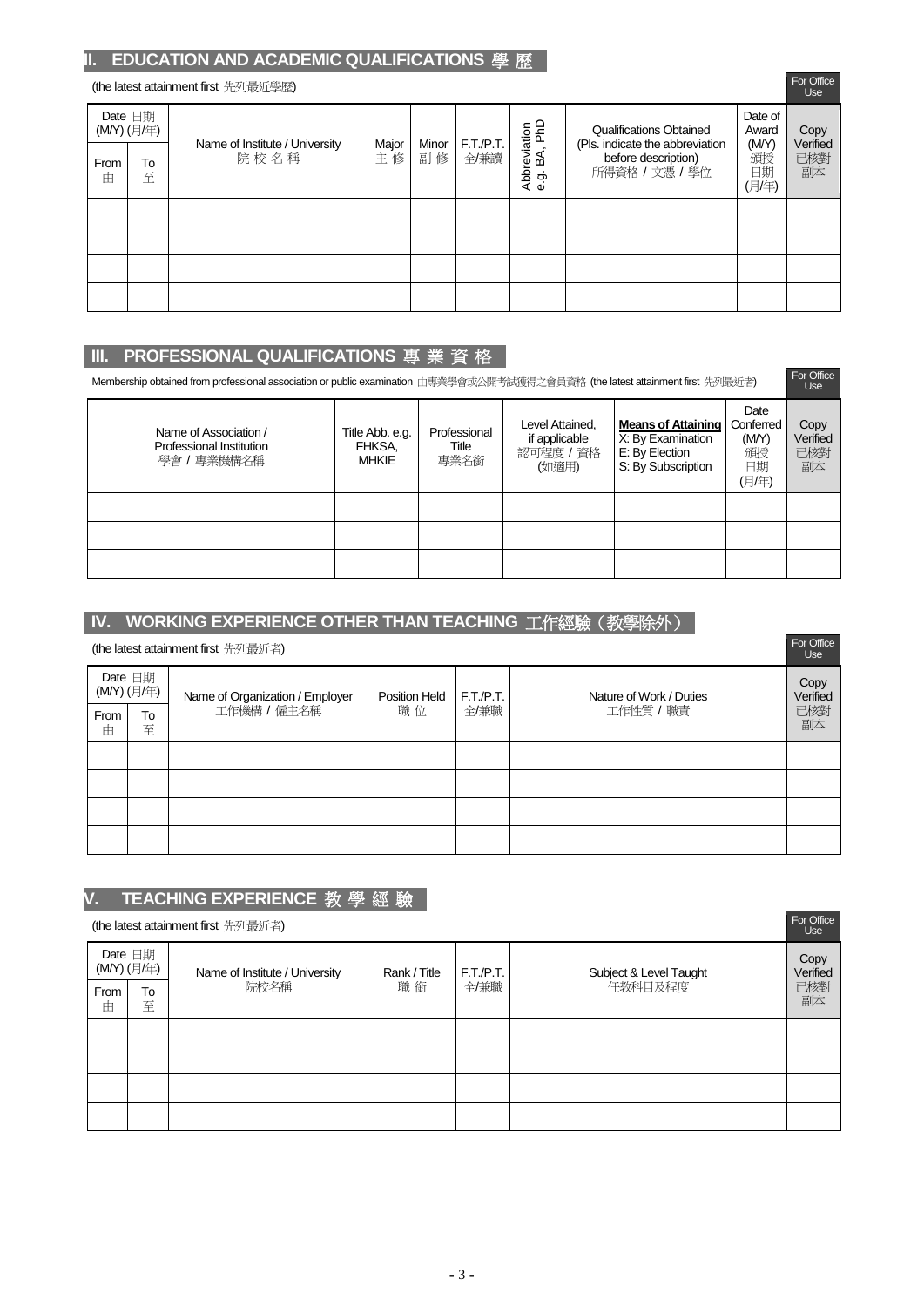|                                                                                               | VI. CIVIPLOTIVIENT RECORD IN THE SCHOOL 本阮版務貨科                                                            |         |        |  |  |  |  |  |  |  |
|-----------------------------------------------------------------------------------------------|-----------------------------------------------------------------------------------------------------------|---------|--------|--|--|--|--|--|--|--|
| Have you ever served in the School 你曾否在本院服務?<br>□ Yes 有<br>口 No 否                             |                                                                                                           |         |        |  |  |  |  |  |  |  |
|                                                                                               | If yes, please fill in period of service 若有, 請填寫任職年期:                                                     |         |        |  |  |  |  |  |  |  |
| Programmes / Subjects taught 曾任教課程 / 科目:                                                      |                                                                                                           |         |        |  |  |  |  |  |  |  |
| <b>VII. RELATIONSHIP WITH THE SCHOOL 與本院的關係</b>                                               |                                                                                                           |         |        |  |  |  |  |  |  |  |
|                                                                                               | Are you closely related to any staff of the School (e.g. relative, close friend, former colleague, etc.)? |         |        |  |  |  |  |  |  |  |
|                                                                                               | 你是否與任何現職於本院之僱員有緊密關係 (例如: 親屬、好朋友、前工作同事等)?                                                                  | 口 Yes 有 | 口 No 否 |  |  |  |  |  |  |  |
| If yes, please state their names, positions and relationships to you 若有,請列明其姓名、職位、部門及與申請者之關係: |                                                                                                           |         |        |  |  |  |  |  |  |  |
| Name<br>Position<br>Relationship<br>姓名<br>與申請者關係<br>職位                                        |                                                                                                           |         |        |  |  |  |  |  |  |  |
|                                                                                               |                                                                                                           |         |        |  |  |  |  |  |  |  |
|                                                                                               |                                                                                                           |         |        |  |  |  |  |  |  |  |

**VI. EMPLOYMENT RECORD IN THE SCHOOL** 本院服務資料

## **VIII. REFERENCES** 諮詢人資料

The School will seek confidential reference on you once you are shortlisted for further consideration. Please provide details of two referees (preferably your former academic adviser/job supervisor) whom the School can invite to comment on your academic/professional suitability for the post:

經初步甄選後,本院將須向熟悉你的學歷及專業經驗之人士(最好為你以往的老師或上司)作出諮詢,請提供兩名諮詢人的資料:

| Name<br>姓名 | Organization 機構/<br>Position 職位 | E-mail 電郵地址/<br>Telephone 電話 | Address<br>地址 |  |  |
|------------|---------------------------------|------------------------------|---------------|--|--|
|            |                                 |                              |               |  |  |
|            |                                 |                              |               |  |  |

In the event of an offer of appointment, the School will approach your employer to confirm details of your present/last employment. Please provide details of your \*present/last employer below:

#### 如本院準備錄用你,將須諮詢你\*現任/最近的僱主,請提供有關資料:

| Name | Organization 機構/ | E-mail 電郵地址/ | Address |
|------|------------------|--------------|---------|
| 姓名   | Position 職位      | Telephone 電話 | 地址      |
|      |                  |              |         |

**Note: You will be duly advised before your present/last employer is approached.**

#### 本院在諮詢你現任**/**最近的僱主前,將事先通知你。

## **IX. DAY(S) AND TIME AVAILABLE** 可任教日及時間

| Time / Day<br>時間 / 日 | Mon<br>星期一 | Tue<br>星期二 | Wed<br>星期三 | Thu<br>星期四 | Fri<br>星期五 | Sat<br>星期六 | Sun/Public Holiday<br>星期日 / 公眾假期 |
|----------------------|------------|------------|------------|------------|------------|------------|----------------------------------|
| 1:00 pm or before    |            |            |            |            |            |            |                                  |
| 1:00 pm $-6:00$ pm   |            |            |            |            |            |            |                                  |
| 6:00 pm or after     |            |            |            |            |            |            |                                  |
| 7:00 pm or after     |            |            |            |            |            |            |                                  |

(Please put a "√" in the appropriate box(es) 請在適用格內填上"√")